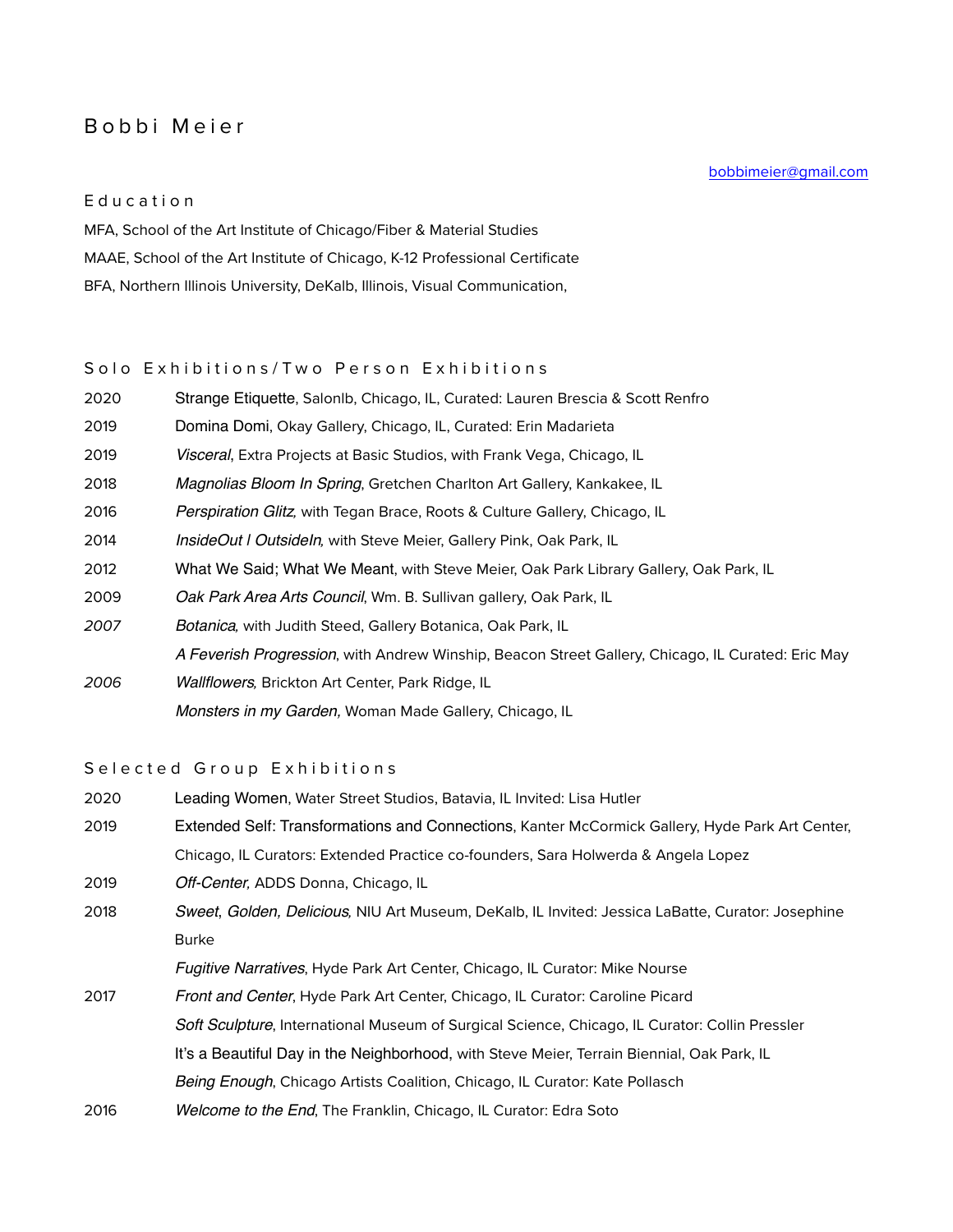|      | Pitchpoling, Governors State University, University Park, IL Curators: Robin Dluzen and Judith Mullen     |
|------|-----------------------------------------------------------------------------------------------------------|
|      | Exhaustion and Exuberance, Chicago Artists Coalition, Chicago, IL Curator: Sharmyn Cruz Rivera            |
|      | Evanston art Center 24th Biennial, Evanston Art Center, Evanston, IL Jurors: Lena Hersh, Monique          |
|      | Meloche, Lorelei Stewart                                                                                  |
|      | It Figures, ARC Gallery, Chicago, IL Juror: Dan Addington                                                 |
|      | Dialogue Chicago: Full Force, Bridgeport Art Center, Chicago, IL Curator: Sarah Krepp                     |
|      | Materials Obsession, Gallery Pink, Oak Park, IL                                                           |
| 2015 | Treasures, Terrain Biennial, Oak Park, IL                                                                 |
| 2014 | Bare Bones, The Franklin, Chicago, IL Curator: Edra Soto                                                  |
| 2013 | Dialogue Chicago, Taking Chances, Noyes Cultural Arts Center, Evanston, IL, Curator: Sarah Krepp          |
|      | Nexus 13: Contemporary Sculpture, University of Tennessee Gallery, Knoxville, TN Juror: Durant            |
|      | Thompson                                                                                                  |
|      | Evocative, Christopher Art Gallery at Prairie State College, Chicago Heights, IL, Juror: Paul Klein       |
| 2012 | National Exposure Revisited, ARC Gallery, Chicago, IL, Juror: Charles Osgood, photographer                |
|      | Evanston Art Center 21 <sup>st</sup> Biennial, Evanston Art Center, Evanston, IL, Juror: Shannon Stratton |
| 2011 | Wonderland: Photographic Fantasies, Photoplace Gallery, Middlebury, Vermont                               |
|      | Intimacy, ARC Gallery, Chicago, IL, Juror: Andrea Green                                                   |
|      | 14th International Open, Woman Made Gallery, Chicago, IL                                                  |
| 2010 | Mischief Night, Hyde Park Art Center, Chicago, IL                                                         |
|      | Creativity in the Workplace, Chicago, IL                                                                  |
|      | Chicago Works on Paper, The Studios of Key West, Key West, FL, Curated: E.W. Ross                         |
| 2007 | Chicago Art Open, Iron Street Studios, Chicago, IL, Curator's Choice Award                                |
|      | Time Interpreted, Brickton Art Center, Park Ridge, IL                                                     |
|      | 24th Anniversary Show, Manhattan Arts Gallery, Award of Excellence on-line exhibition                     |
| 2006 | Ink, printmaking exhibition, Brickton Art Center, Park Ridge, IL                                          |
|      | Pure Painting, Woman Made Gallery, Chicago, IL, Juror: Gladys Nilsson                                     |
|      | Opt-In, Revisioning America, Chicago Music Garage, Chicago, IL                                            |
| 2005 | Self Portraits, 33-Collective Gallery, Chicago, IL                                                        |
|      | Strictly Drawing, School of the Art Institute alumni 2-D exhibition, Bloomingdale, IL                     |
|      | Home is Where the Art is, O'Connor Art Gallery, Dominican University, River Forest, IL                    |
|      | Side by Side: ensuring art for the future, Open Door Gallery, Chicago, IL                                 |
| 2003 | Maine South Artist/Educators Show, Brickton Art Center, Park Ridge, IL                                    |
| 2000 | Artistudenteacher, Thesis show of works by K-12 Artist/Educators, The School of the Art Institute of      |
|      | Chicago, Roger Brown1926 Exhibition Space, Chicago, IL                                                    |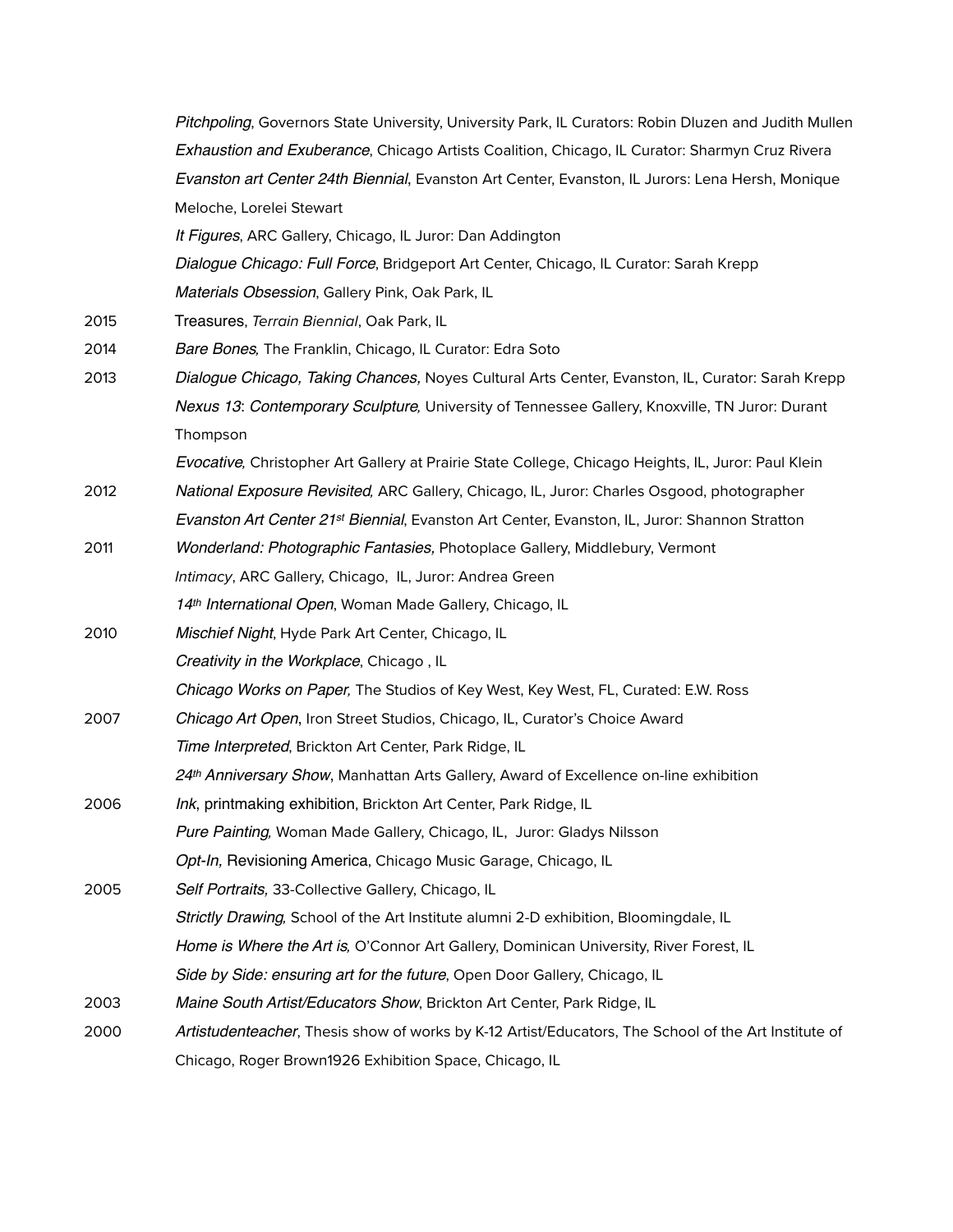#### Publications/Articles/Reviews

| 2018 | Dluzen, Robin. "Magnolias Bloom in Spring" Essay                                                           |
|------|------------------------------------------------------------------------------------------------------------|
| 2015 | Waxman, Lori. "Terrain Biennial makes Oak Park an art Nexus" Review, Chicago Tribune, chicagotri-          |
|      | bune.com, August 26.                                                                                       |
| 2015 | Nelson, Samantha. "Outdoor art installations pop up from Oak Park to Cambodia" Article, Chicago            |
|      | Tribune, chicagotribune/suburbs.com, August 20.                                                            |
| 2013 | Michael Bonesteel, "Subversion/Seduction" Essay                                                            |
| 2013 | Nardi, Sarah. "The Tyranny of Good Taste" goes high-concept and lowbrow. Review, Chicago Reader,           |
|      | chicagoreader.com. November, 18.                                                                           |
| 2013 | Bailliwik, an artists cooperative (Issue 10). Bailliwik Press, book, Editors: Surabhi Ghosh & Robert Hunt. |
| 2012 | Bailliwik, an artists cooperative (Issue 09). Bailliwik Press, book, Editors: Surabhi Ghosh & Robert Hunt. |
| 2012 | Ingram Bruce. His art, Her art - their show, article, Pioneer Press, August 9, Diversions, 1B.             |
| 2009 | Studio Visit Magazine (Volume 6). The Open studios Press, article, Juror: Michael Klein.                   |
| 2006 | Woman Made Gallery, Her Mark, yearly calendar, Chicago, 2006                                               |
|      | Sullivan, Catey. Garden of Unearthly Delights, article, Pioneer Press, April 5, Diversions, B5.            |
| 2005 | Sullivan, Catey, Art Spotlights Village's Anniversary, article, Pioneer Press, June12, Diversions, B1.     |
| 2003 | Petlicki, Myrna. Going to the Head of the Class, article, Pioneer Press, April 17, Diversions, B5.         |
| 2000 | Petlicki, Myrna. Lines Blur for 'Artistudenteacher', article, Pioneer Press, September 6, Diversions, B5.  |
| 1996 | Mauro, Lucia. "Friends Create Art Out of Chaos", article, Pioneer Press, October, Diversions, B3.          |

#### Curatorial Experience

- 2019 *Off Center*, curated and exhibited with, Sam Jaffe and Laura Mackin, Adds Donna, Chicago, IL
- 2015 Pieces of Eight; Contemporary work by Eight Millennial Artists, curated with Linda Abrams and Gina Lee Robbins, Gallery Pink, Oak Park, IL
- 2000 *Artistudenteacher*, curated and participated in thesis show, works by K-12 Artist/Educators and their students, The School of the Art Institute of Chicago, Roger Brown 1926 Exhibition Space, Chicago, IL

### Awards

- 2011 School of the Art Institute of Chicago, Certificate of Recognition, Leadership Award
- 2009-2011 School of the Art Institute of Chicago/Enrichment Scholarship
- 2010 School of the Art Institute of Chicago/Loretta Grellner Scholarship
- 2009 Illinois Art Education Association/IAEA Graduate Studies Scholarship
- 2008 Inspiration Benefit/Juror: Carrie Secrist, Second Place Award
- 2007 Chicago Art Open/Curator's Choice Award
- 2007 Manhattan Arts International/Award of Excellence